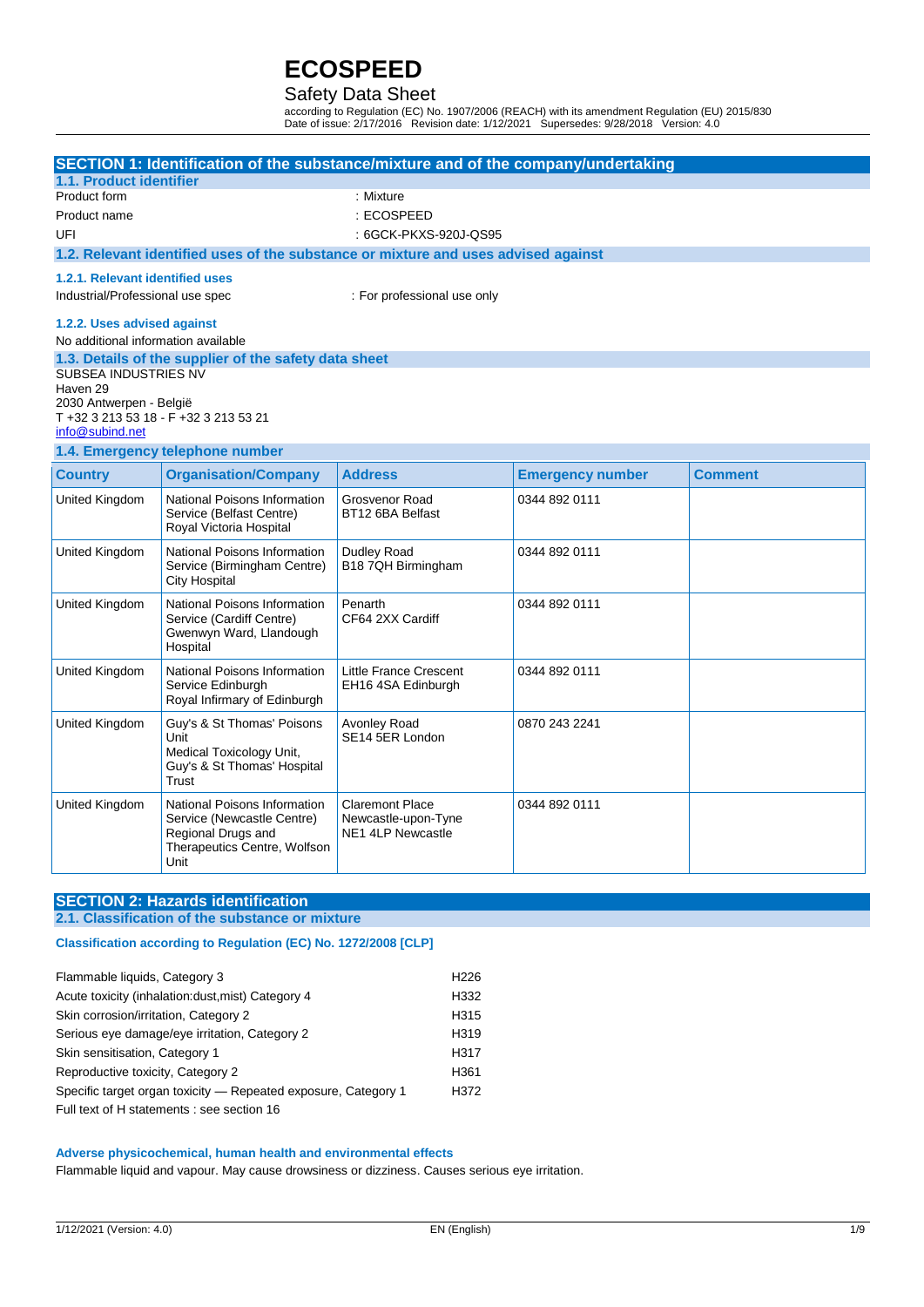Safety Data Sheet

according to Regulation (EC) No. 1907/2006 (REACH) with its amendment Regulation (EU) 2015/830

### **2.2. Label elements**

| Labelling according to Regulation (EC) No. 1272/2008 [CLP] |                                                                                                                                                                                                                                                                                                                                                                                                                                                                                                                                                                                                                                                                                                                             |
|------------------------------------------------------------|-----------------------------------------------------------------------------------------------------------------------------------------------------------------------------------------------------------------------------------------------------------------------------------------------------------------------------------------------------------------------------------------------------------------------------------------------------------------------------------------------------------------------------------------------------------------------------------------------------------------------------------------------------------------------------------------------------------------------------|
| Hazard pictograms (CLP)                                    | GHS02<br>GHS07<br>GHS08                                                                                                                                                                                                                                                                                                                                                                                                                                                                                                                                                                                                                                                                                                     |
| Signal word (CLP)                                          | : Danger                                                                                                                                                                                                                                                                                                                                                                                                                                                                                                                                                                                                                                                                                                                    |
| Hazardous ingredients                                      | : styrene; Cobalt(II) 2 ethylhexanoate                                                                                                                                                                                                                                                                                                                                                                                                                                                                                                                                                                                                                                                                                      |
| Hazard statements (CLP)                                    | : H226 - Flammable liquid and vapour.<br>H315 - Causes skin irritation.<br>H317 - May cause an allergic skin reaction.<br>H319 - Causes serious eye irritation.<br>H332 - Harmful if inhaled.<br>H361 - Suspected of damaging fertility or the unborn child.<br>H372 - Causes damage to organs through prolonged or repeated exposure.                                                                                                                                                                                                                                                                                                                                                                                      |
| Precautionary statements (CLP)                             | : P201 - Obtain special instructions before use.<br>P210 - Keep away from heat, hot surfaces, sparks, open flames and other ignition sources.<br>No smoking.<br>P260 - Do not breathe vapours, mist.<br>P280 - Wear protective gloves, eye protection.<br>P308+P313 - IF exposed or concerned: Get medical advice/attention.<br>P312 - Call a POISON CENTER, a doctor if you feel unwell.<br>P333+P313 - If skin irritation or rash occurs: Get medical advice/attention.<br>P337+P313 - If eye irritation persists: Get medical advice/attention.<br>P501 - Dispose of contents/container to hazardous or special waste collection point, in<br>accordance with local, regional, national and/or international regulation. |
| 2.3. Other hazards                                         |                                                                                                                                                                                                                                                                                                                                                                                                                                                                                                                                                                                                                                                                                                                             |

No additional information available

| <b>SECTION 3: Composition/information on ingredients</b> |                                                                                                        |               |                                                                                                                                         |
|----------------------------------------------------------|--------------------------------------------------------------------------------------------------------|---------------|-----------------------------------------------------------------------------------------------------------------------------------------|
| 3.1. Substances                                          |                                                                                                        |               |                                                                                                                                         |
| Not applicable                                           |                                                                                                        |               |                                                                                                                                         |
| 3.2. Mixtures                                            |                                                                                                        |               |                                                                                                                                         |
| <b>Name</b>                                              | <b>Product identifier</b>                                                                              | $\frac{9}{6}$ | <b>Classification according to</b><br><b>Requlation (EC) No.</b><br>1272/2008 [CLP]                                                     |
| styrene                                                  | (CAS-No.) 100-42-5<br>(EC-No.) 202-851-5<br>(EC Index-No.) 601-026-00-0<br>(REACH-no) 01-2119457861-32 | $30 - 40$     | Flam. Lig. 3, H226<br>Repr. 2, H361d<br>Acute Tox. 4 (Inhalation), H332<br>STOT RE 1, H372<br>Skin Irrit. 2, H315<br>Eye Irrit. 2, H319 |
| Cobalt(II) 2 ethylhexanoate                              | (CAS-No.) 136-52-7                                                                                     | $0.1 - 1$     | Eye Irrit. 2, H319<br>Skin Sens. 1A, H317<br>Repr. 2, H361<br>Asp. Tox. 1, H304<br>Aquatic Chronic 1, H410                              |
| 1,4-dihydroxybenzene; hydroquinone; quinol               | (CAS-No.) 123-31-9<br>(EC-No.) 204-617-8<br>(EC Index-No.) 604-005-00-4                                | $0.01 - 0.1$  | Carc. 2, H351<br>Muta. 2, H341<br>Acute Tox. 4 (Oral), H302                                                                             |

Full text of H-statements: see section 16

| <b>SECTION 4: First aid measures</b>   |                                                                                                                                                                                     |
|----------------------------------------|-------------------------------------------------------------------------------------------------------------------------------------------------------------------------------------|
| 4.1. Description of first aid measures |                                                                                                                                                                                     |
| First-aid measures general             | : Call a poison center or a doctor if you feel unwell. If you feel unwell, seek medical advice<br>(show the label where possible).                                                  |
| First-aid measures after inhalation    | : Remove person to fresh air and keep comfortable for breathing.                                                                                                                    |
| First-aid measures after skin contact  | : Rinse skin with water/shower. Remove/Take off immediately all contaminated clothing.                                                                                              |
| First-aid measures after eye contact   | : Rinse cautiously with water for several minutes. Remove contact lenses, if present and<br>easy to do. Continue rinsing. If eye irritation persists: Get medical advice/attention. |

(REACH-no) 01-2119524016-51

Eye Dam. 1, H318 Skin Sens. 1, H317

Aquatic Acute 1, H400 (M=10)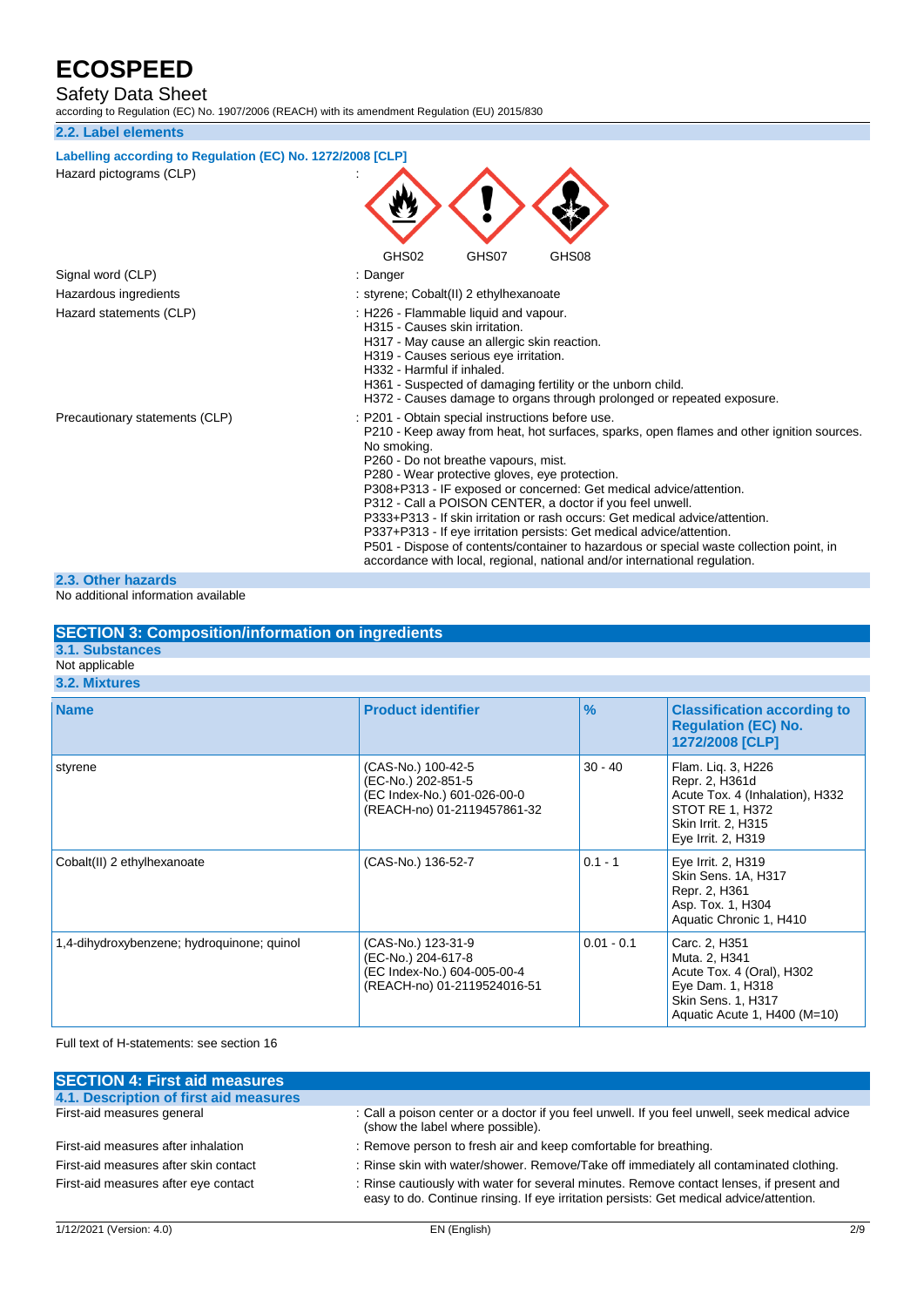## Safety Data Sheet

according to Regulation (EC) No. 1907/2006 (REACH) with its amendment Regulation (EU) 2015/830

| according to Regulation (EC) No. 1907/2006 (REACH) with its amendment Regulation (EU) 2015/830            |                                                                                                              |  |  |  |
|-----------------------------------------------------------------------------------------------------------|--------------------------------------------------------------------------------------------------------------|--|--|--|
| First-aid measures after ingestion                                                                        | : Do NOT induce vomiting. If swallowed, seek medical advice immediately and show this<br>container or label. |  |  |  |
| 4.2. Most important symptoms and effects, both acute and delayed                                          |                                                                                                              |  |  |  |
| Symptoms/effects                                                                                          | : May cause drowsiness or dizziness.                                                                         |  |  |  |
| Symptoms/effects after skin contact                                                                       | : Repeated exposure may cause skin dryness or cracking.                                                      |  |  |  |
| Symptoms/effects after eye contact                                                                        | : May cause severe irritation.                                                                               |  |  |  |
| 4.3. Indication of any immediate medical attention and special treatment needed<br>Treat symptomatically. |                                                                                                              |  |  |  |
|                                                                                                           |                                                                                                              |  |  |  |
| <b>SECTION 5: Firefighting measures</b>                                                                   |                                                                                                              |  |  |  |
| 5.1. Extinguishing media                                                                                  |                                                                                                              |  |  |  |
| Suitable extinguishing media                                                                              | : Water spray. Dry powder. Foam. Carbon dioxide.                                                             |  |  |  |
|                                                                                                           | 5.2. Special hazards arising from the substance or mixture                                                   |  |  |  |
| Fire hazard                                                                                               | : Flammable liquid and vapour.                                                                               |  |  |  |
| Hazardous decomposition products in case of fire                                                          | : Toxic fumes may be released.                                                                               |  |  |  |
| 5.3. Advice for firefighters                                                                              |                                                                                                              |  |  |  |

# **Protection during firefighting**

Protection during firefighting statempt to take action without suitable protective equipment. Self-contained breathing apparatus. Complete protective clothing.

| <b>SECTION 6: Accidental release measures</b>                            |                                                                                                                                                                |
|--------------------------------------------------------------------------|----------------------------------------------------------------------------------------------------------------------------------------------------------------|
| 6.1. Personal precautions, protective equipment and emergency procedures |                                                                                                                                                                |
| 6.1.1. For non-emergency personnel                                       |                                                                                                                                                                |
| <b>Emergency procedures</b>                                              | : Ventilate spillage area. No open flames, no sparks, and no smoking. Avoid contact with<br>skin and eyes. Avoid inhalation of product.                        |
| 6.1.2. For emergency responders                                          |                                                                                                                                                                |
| Protective equipment                                                     | : Do not attempt to take action without suitable protective equipment. For further information<br>refer to section 8: "Exposure controls/personal protection". |
| <b>6.2. Environmental precautions</b>                                    |                                                                                                                                                                |
| Avoid release to the environment.                                        |                                                                                                                                                                |
| 6.3. Methods and material for containment and cleaning up                |                                                                                                                                                                |
| Methods for cleaning up                                                  | : Take up liquid spill into absorbent material. Notify authorities if product enters sewers or<br>public waters.                                               |
| Other information                                                        | : Dispose of materials or solid residues at an authorized site.                                                                                                |
| <b>6.4. Reference to other sections</b>                                  |                                                                                                                                                                |
| For further information refer to section 13.                             |                                                                                                                                                                |

| <b>SECTION 7: Handling and storage</b>                            |                                                                                                                                                                                                                                                                                                                                                                                                                                                                                                             |
|-------------------------------------------------------------------|-------------------------------------------------------------------------------------------------------------------------------------------------------------------------------------------------------------------------------------------------------------------------------------------------------------------------------------------------------------------------------------------------------------------------------------------------------------------------------------------------------------|
| 7.1. Precautions for safe handling                                |                                                                                                                                                                                                                                                                                                                                                                                                                                                                                                             |
| Precautions for safe handling                                     | : Keep away from heat, hot surfaces, sparks, open flames and other ignition sources. No<br>smoking. Ground/bond container and receiving equipment. Use only non-sparking tools.<br>Take precautionary measures against static discharge. Flammable vapours may<br>accumulate in the container. Use explosion-proof equipment. Wear personal protective<br>equipment. Use only outdoors or in a well-ventilated area. Avoid breathing<br>dust/fume/gas/mist/vapours/spray. Avoid contact with skin and eyes. |
| Hygiene measures                                                  | : Do not eat, drink or smoke when using this product. Always wash hands after handling the<br>product.                                                                                                                                                                                                                                                                                                                                                                                                      |
| 7.2. Conditions for safe storage, including any incompatibilities |                                                                                                                                                                                                                                                                                                                                                                                                                                                                                                             |
| <b>Technical measures</b>                                         | : Ground/bond container and receiving equipment.                                                                                                                                                                                                                                                                                                                                                                                                                                                            |
| Storage conditions                                                | : Store in a well-ventilated place. Keep cool. Keep container tightly closed. Store locked up.                                                                                                                                                                                                                                                                                                                                                                                                              |
| 7.3. Specific end use(s)                                          |                                                                                                                                                                                                                                                                                                                                                                                                                                                                                                             |
| No additional information available                               |                                                                                                                                                                                                                                                                                                                                                                                                                                                                                                             |

| <b>SECTION 8: Exposure controls/personal protection</b><br>8.1. Control parameters |                         |  |
|------------------------------------------------------------------------------------|-------------------------|--|
| styrene (100-42-5)                                                                 |                         |  |
| <b>DNEL/DMEL (Workers)</b>                                                         |                         |  |
| Acute - systemic effects, inhalation                                               | $289$ mg/m <sup>3</sup> |  |
| Acute - local effects, inhalation                                                  | $306 \text{ mg/m}^3$    |  |
| Long-term - systemic effects, dermal                                               | $406$ mg/m <sup>3</sup> |  |
| Long-term - systemic effects, inhalation                                           | $85 \text{ mg/m}^3$     |  |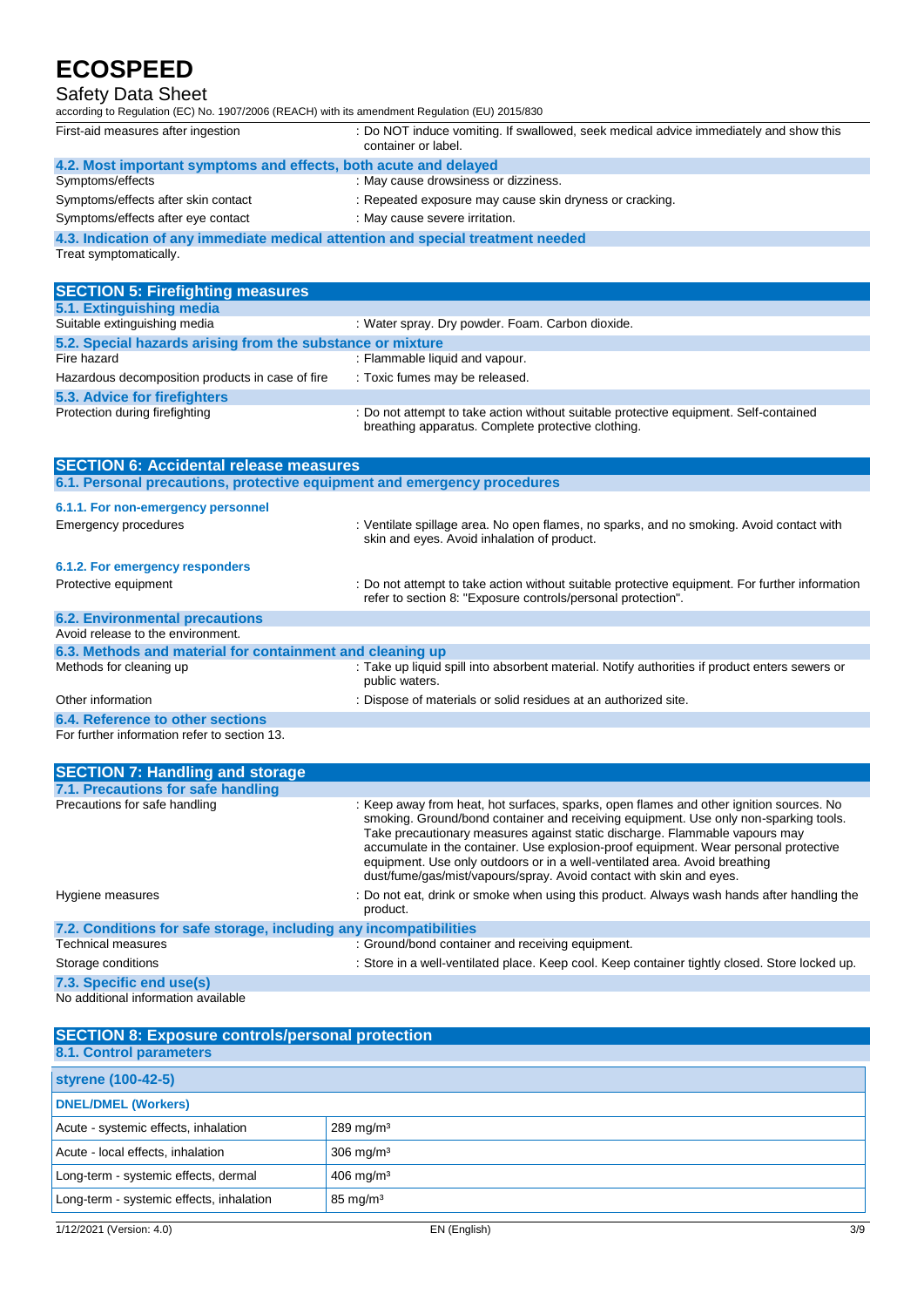### Safety Data Sheet

according to Regulation (EC) No. 1907/2006 (REACH) with its amendment Regulation (EU) 2015/830

| HYDROXYPROPYL METHACRYLATE (27813-02-1)               |                            |  |
|-------------------------------------------------------|----------------------------|--|
| <b>DNEL/DMEL (Workers)</b>                            |                            |  |
| Long-term - systemic effects, dermal                  | 8.8 mg/kg bodyweight/day   |  |
| Long-term - systemic effects, inhalation              | 14.7 mg/m <sup>3</sup>     |  |
| Cobalt(II) 2 ethylhexanoate (136-52-7)                |                            |  |
| <b>DNEL/DMEL (Workers)</b>                            |                            |  |
| Long-term - local effects, inhalation                 | $0.2351$ mg/m <sup>3</sup> |  |
| 1,4-dihydroxybenzene; hydroquinone; quinol (123-31-9) |                            |  |
| <b>DNEL/DMEL (Workers)</b>                            |                            |  |
| Long-term - systemic effects, dermal                  | 128 mg/kg bodyweight/day   |  |
| Long-term - systemic effects, inhalation              | $7 \text{ mg/m}^3$         |  |
| Long-term - local effects, inhalation                 | 1 mg/m <sup>3</sup>        |  |
| 8.2. Exposure controls                                |                            |  |

#### **Appropriate engineering controls:**

Provide adequate ventilation. Where reasonably practicable, this should be achieved by the use of local exhaust ventilation and good general extraction.

#### **Materials for protective clothing:**

Wear overalls or long sleeved shirt. (EN 467). Appropriate footwear and any additional skin protection measures should be selected based on the task being performed and the risks involved and should be approved by a specialist before handling this product.

#### **Hand protection:**

There is no one glove material or combination of materials that will give unlimited resistance to any individual or combination of chemicals. The breakthrough time must be greater than the end use time of the product. The instructions and information provided by the glove manufacturer on use, storage, maintenance and replacement must be followed. Gloves should be replaced regularly and if there is any sign of damage to the glove material. Always ensure that gloves are free from defects and that they are stored and used correctly. The performance or effectiveness of the glove may be reduced by physical/chemical damage and poor maintenance. Barrier creams may help to protect the exposed areas of the skin but should not be applied once exposure has occurred. For prolonged or repeated handling, use the following type of gloves: Recommended: > 8 hours (breakthrough time): nitrile rubber. The recommendation for the type or types of glove to use when handling this product is based on information from the following source: EN 374-3 : 2003. The user must check that the final choice of type of glove selected for handling this product is the most appropriate and takes into account the particular conditions of use, as included in the user's risk assessmen.

#### **Eye protection:**

Safety glasses with side shields. (EN166)

#### **Skin and body protection:**

Wash hands, forearms and face thoroughly after handling chemical products, before eating, smoking and using the lavatory and at the end of the working period. Appropriate techniques should be used to remove potentially contaminated clothing. Wash contaminated clothing before reusing. Ensure that eyewash stations and safety showers are close to the workstation location.

#### **Respiratory protection:**

Respirator selection must be based on known or anticipated exposure levels, the hazards of the product and the safe working limits of the selected respirator.Recommended: organic vapour (Type A) and particulate filter (EN 140).

#### **Environmental exposure controls:**

Avoid release to the environment.

| <b>SECTION 9: Physical and chemical properties</b><br>9.1. Information on basic physical and chemical properties                 |                                            |     |  |
|----------------------------------------------------------------------------------------------------------------------------------|--------------------------------------------|-----|--|
|                                                                                                                                  |                                            |     |  |
| Physical state                                                                                                                   | : Liquid                                   |     |  |
| Colour                                                                                                                           | : different colors.                        |     |  |
| Odour<br>Odour threshold<br>рH<br>Relative evaporation rate (butylacetate=1)<br>Melting point<br>Freezing point<br>Boiling point | : characteristic.                          |     |  |
|                                                                                                                                  | : No data available                        |     |  |
|                                                                                                                                  | : No data available<br>: No data available |     |  |
|                                                                                                                                  |                                            |     |  |
|                                                                                                                                  | : Not applicable                           |     |  |
|                                                                                                                                  | : No data available<br>: No data available |     |  |
|                                                                                                                                  |                                            |     |  |
| Flash point                                                                                                                      | : $\approx$ 31 °C                          |     |  |
| 1/12/2021 (Version: 4.0)                                                                                                         | EN (English)                               | 4/9 |  |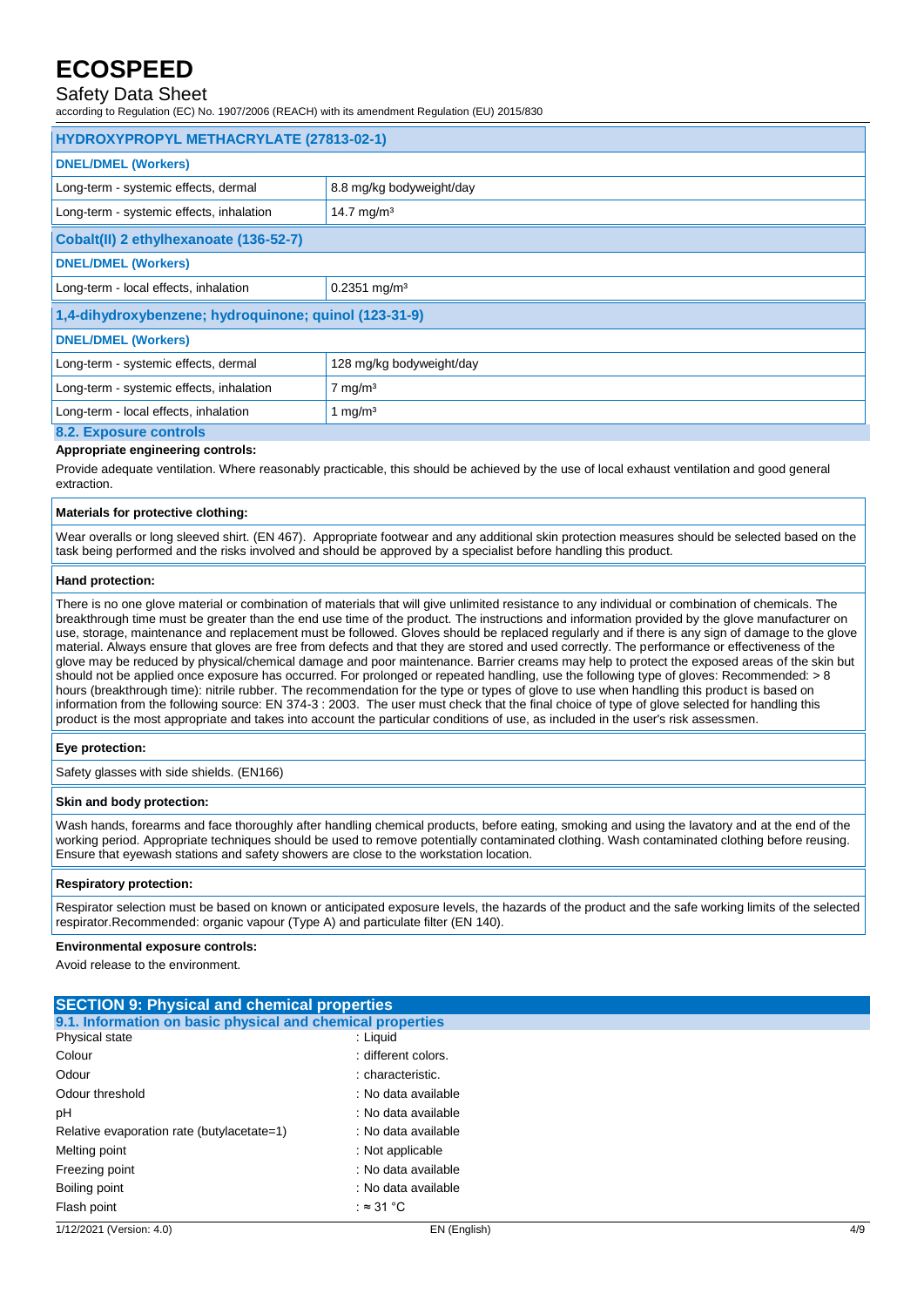## Safety Data Sheet

according to Regulation (EC) No. 1907/2006 (REACH) with its amendment Regulation (EU) 2015/830

VOC content : ≈ 240 g/l

| Auto-ignition temperature        | : No data available           |  |
|----------------------------------|-------------------------------|--|
| Decomposition temperature        | : No data available           |  |
| Flammability (solid, gas)        | : Not applicable              |  |
| Vapour pressure                  | : No data available           |  |
| Relative vapour density at 20 °C | : No data available           |  |
| Relative density                 | : No data available           |  |
| Density                          | : 1.32 g/ml (20 $^{\circ}$ C) |  |
| Solubility                       | : No data available           |  |
| Log Pow                          | : No data available           |  |
| Viscosity, kinematic             | : No data available           |  |
| Viscosity, dynamic               | : No data available           |  |
| Explosive properties             | : No data available           |  |
| Oxidising properties             | : No data available           |  |
| <b>Explosive limits</b>          | : No data available           |  |
| 9.2. Other information           |                               |  |

| <b>SECTION 10: Stability and reactivity</b>                                                     |
|-------------------------------------------------------------------------------------------------|
| <b>10.1. Reactivity</b>                                                                         |
| Flammable liquid and vapour.                                                                    |
| <b>10.2. Chemical stability</b>                                                                 |
| Stable under normal conditions.                                                                 |
| 10.3. Possibility of hazardous reactions                                                        |
| No dangerous reactions known under normal conditions of use.                                    |
| 10.4. Conditions to avoid                                                                       |
| Avoid contact with hot surfaces. Heat. No flames, no sparks. Eliminate all sources of ignition. |
| 10.5. Incompatible materials                                                                    |
| No additional information available                                                             |
| 10.6. Hazardous decomposition products                                                          |
| .                                                                                               |

Under normal conditions of storage and use, hazardous decomposition products should not be produced.

| <b>SECTION 11: Toxicological information</b> |                       |
|----------------------------------------------|-----------------------|
| 11.1. Information on toxicological effects   |                       |
| Acute toxicity (oral)                        | : Not classified      |
| Acute toxicity (dermal)                      | : Not classified      |
| Acute toxicity (inhalation)                  | : Harmful if inhaled. |
| <b>ECOSPEED</b>                              |                       |
| ATE CLP (dust, mist)                         | 4.196 mg/l/4h         |

| <b>styrene (100-42-5)</b>                 |                |
|-------------------------------------------|----------------|
| LD50 oral rat                             | 5000 mg/kg     |
| LD50 dermal rat                           | $>$ 2000 mg/kg |
| LC50 inhalation rat (mg/l)                | 11.8 mg/l/4h   |
| LC50 inhalation rat (Dust/Mist - mg/l/4h) | 1.5 mg/l/4h    |

| Cobalt(II) 2 ethylhexanoate (136-52-7) |                |
|----------------------------------------|----------------|
| LD50 oral rat                          | . > 2000 mg/kg |

| 1,4-dihydroxybenzene; hydroquinone; quinol (123-31-9) |                                  |  |
|-------------------------------------------------------|----------------------------------|--|
| LD50 oral rat                                         | 302 mg/kg                        |  |
| LD50 dermal                                           | 5970 mg/kg                       |  |
| Skin corrosion/irritation                             | : No data available              |  |
| Serious eye damage/irritation                         | : Causes serious eye irritation. |  |
| Respiratory or skin sensitisation                     | : No data available              |  |
| Germ cell mutagenicity                                | : No data available              |  |
| Carcinogenicity                                       | : No data available              |  |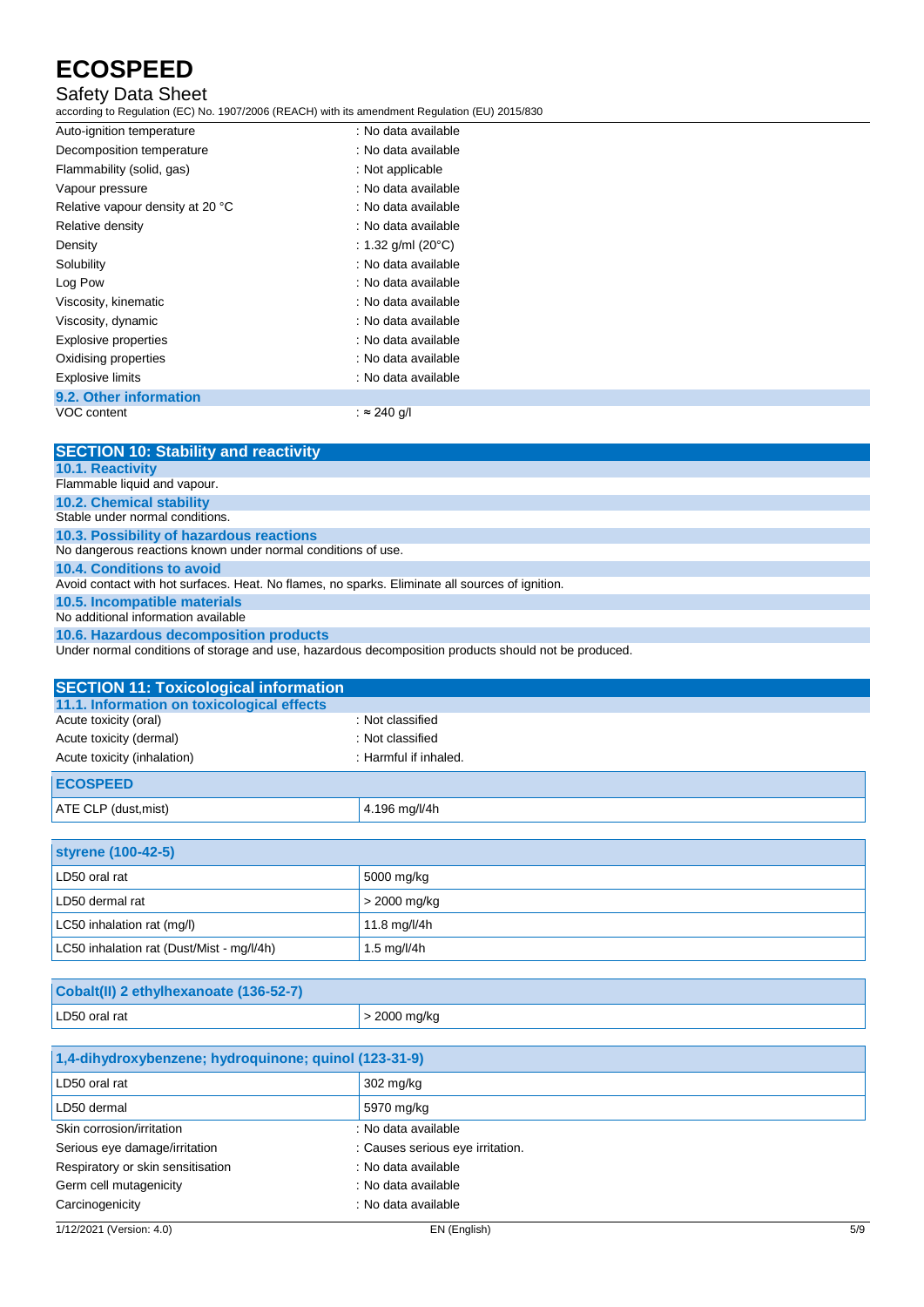### Safety Data Sheet

according to Regulation (EC) No. 1907/2006 (REACH) with its amendment Regulation (EU) 2015/830

| Reproductive toxicity  | : No data available |
|------------------------|---------------------|
| STOT-single exposure   | : Not classified    |
| STOT-repeated exposure | : No data available |
| Aspiration hazard      | : No data available |

| <b>SECTION 12: Ecological information</b> |                                                                                                                            |  |
|-------------------------------------------|----------------------------------------------------------------------------------------------------------------------------|--|
| <b>12.1. Toxicity</b>                     |                                                                                                                            |  |
| Ecology - general                         | : The product is not considered harmful to aquatic organisms nor to cause long-term<br>adverse effects in the environment. |  |
| Acute aguatic toxicity                    | : Not classified                                                                                                           |  |
| Chronic aquatic toxicity                  | : Not classified                                                                                                           |  |
| styrene (100-42-5)                        |                                                                                                                            |  |
| LC50 fish 1                               | 4.02 mg/l Pimephales Promelas                                                                                              |  |
| EC50 Daphnia 1                            | 4.7 mg/l Daphnia Magna                                                                                                     |  |

| Cobalt(II) 2 ethylhexanoate (136-52-7) |              |  |
|----------------------------------------|--------------|--|
| EC50 72h algae $(1)$                   | $0.528$ mg/l |  |
| $ETC50$ (algae)                        | $0.528$ mg/l |  |

| 1,4-dihydroxybenzene; hydroquinone; quinol (123-31-9)                      |                                |  |
|----------------------------------------------------------------------------|--------------------------------|--|
| LC50 fish 1                                                                | 0.638 mg/l Orcorhynchus mykiss |  |
| LC50 fish 2                                                                | 0.47 mg/l Branchydaniorerio    |  |
| EC50 Daphnia 1                                                             | 0.13 mg/l Daphnia magna        |  |
| EC50 other aquatic organisms 1                                             | $0.061$ mg/l                   |  |
| EC50 72h algae (2)                                                         | $0.033$ mg/l                   |  |
| 12.2. Persistence and degradability<br>No additional information available |                                |  |
| 12.3. Bioaccumulative potential<br>No additional information available     |                                |  |
| 12.4. Mobility in soil<br>No additional information available              |                                |  |
| 12.5. Results of PBT and vPvB assessment                                   |                                |  |
| No additional information available                                        |                                |  |
| 12.6. Other adverse effects                                                |                                |  |
| No additional information available                                        |                                |  |

| <b>SECTION 13: Disposal considerations</b> |                                                                                                                                                                                                                                                                                                                                                                                                                                                                                                                                              |
|--------------------------------------------|----------------------------------------------------------------------------------------------------------------------------------------------------------------------------------------------------------------------------------------------------------------------------------------------------------------------------------------------------------------------------------------------------------------------------------------------------------------------------------------------------------------------------------------------|
| 13.1. Waste treatment methods              |                                                                                                                                                                                                                                                                                                                                                                                                                                                                                                                                              |
| Regional legislation (waste)               | : Disposal must be done according to official regulations.                                                                                                                                                                                                                                                                                                                                                                                                                                                                                   |
| Waste treatment methods                    | : The generation of waste should be avoided or minimized wherever possible. Significant<br>quantities of waste product residuesshould not be disposed of via foul sewer but processed<br>in a suitable effluent treatment plant. Dispose of surplus and non-recyclable products via a<br>licensed waste contractor. Disposal of this product, solutions and any by-products should<br>at all times comply with the requirements of environmental protection and waste disposal<br>legislation and any regional local authority requirements. |
| Sewage disposal recommendations            | : The generation of waste should be avoided or minimized whenever possible. Waste<br>packaging should be recycled; Incineration or landfill should only be considered when<br>recycling is not feasable. This material and his container must be disposed of in a safe<br>way. Empty containers or liners may retain some product residues. Avoid dispersal of<br>spilled material and runoff and contact with soil, waterways, drains and sewers.                                                                                           |
| Product/Packaging disposal recommendations | : The European Waste Cataloque classification of this product, when disposed of as waste is<br>08 0111: waste paint and varnish containing organic solvents or other dangerous<br>substances.                                                                                                                                                                                                                                                                                                                                                |
| Additional information                     | : Flammable vapours may accumulate in the container.                                                                                                                                                                                                                                                                                                                                                                                                                                                                                         |
| Ecology - waste materials                  | : This product is regarded as hazardous waste as defined by EU Directive 91/689/EEC.                                                                                                                                                                                                                                                                                                                                                                                                                                                         |

**SECTION 14: Transport information** In accordance with ADR / IATA / IMDG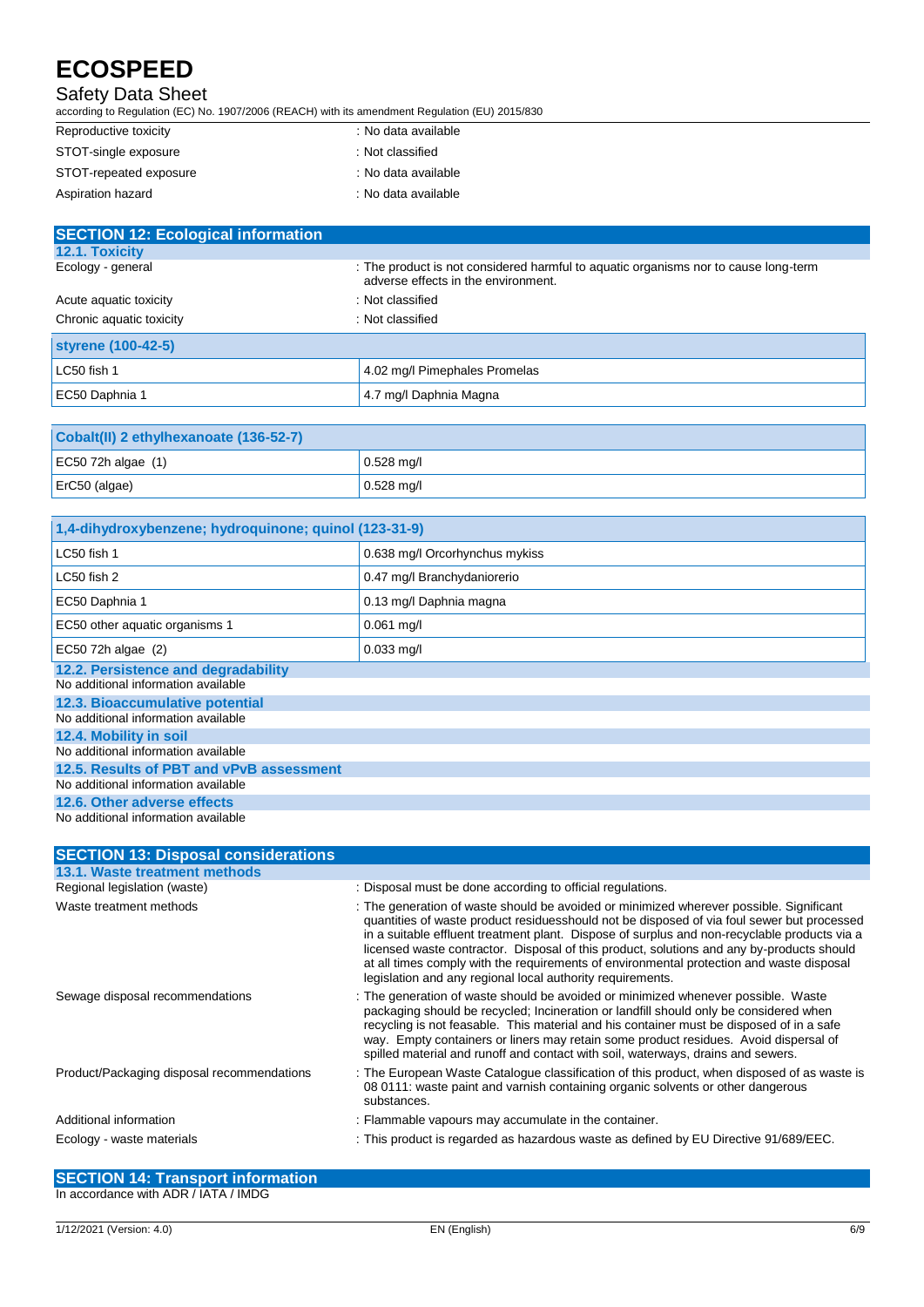## Safety Data Sheet

according to Regulation (EC) No. 1907/2006 (REACH) with its amendment Regulation (EU) 2015/830

| 14.1. UN number                                              |                                          |  |
|--------------------------------------------------------------|------------------------------------------|--|
| UN-No. (ADR)                                                 | : UN 1263                                |  |
| UN-No. (IMDG)                                                | : UN 1263                                |  |
| UN-No. (IATA)                                                | : UN 1263                                |  |
| 14.2. UN proper shipping name                                |                                          |  |
| Proper Shipping Name (ADR)                                   | : PAINT                                  |  |
| Proper Shipping Name (IMDG)                                  | : PAINT                                  |  |
| Proper Shipping Name (IATA)                                  | : Paint                                  |  |
| Transport document description (ADR)                         | : UN 1263 PAINT, 3, III, (D/E)           |  |
| Transport document description (IMDG)                        | : UN 1263 PAINT, 3, III                  |  |
| Transport document description (IATA)                        | : UN 1263 Paint, 3, III                  |  |
| 14.3. Transport hazard class(es)<br><b>ADR</b>               |                                          |  |
| Transport hazard class(es) (ADR)                             | $\therefore$ 3                           |  |
|                                                              |                                          |  |
| Danger labels (ADR)                                          | : 3                                      |  |
|                                                              |                                          |  |
|                                                              |                                          |  |
|                                                              |                                          |  |
|                                                              |                                          |  |
|                                                              |                                          |  |
| <b>IMDG</b>                                                  |                                          |  |
| Transport hazard class(es) (IMDG)                            | : 3                                      |  |
| Danger labels (IMDG)                                         | : 3                                      |  |
|                                                              |                                          |  |
|                                                              |                                          |  |
|                                                              |                                          |  |
|                                                              |                                          |  |
|                                                              |                                          |  |
|                                                              |                                          |  |
|                                                              |                                          |  |
| <b>IATA</b>                                                  |                                          |  |
| Transport hazard class(es) (IATA)                            | : $\sqrt{3}$                             |  |
| Hazard labels (IATA)                                         | $\therefore$ 3                           |  |
|                                                              |                                          |  |
|                                                              |                                          |  |
|                                                              |                                          |  |
|                                                              |                                          |  |
|                                                              |                                          |  |
| 14.4. Packing group<br>Packing group (ADR)                   | $\pm$ III                                |  |
| Packing group (IMDG)                                         | $\pm$ III                                |  |
| Packing group (IATA)                                         | $: \mathbb{H}$                           |  |
| <b>14.5. Environmental hazards</b>                           |                                          |  |
| Dangerous for the environment                                | : No                                     |  |
| Marine pollutant                                             | : No                                     |  |
| Other information                                            | : No supplementary information available |  |
| 14.6. Special precautions for user                           |                                          |  |
| <b>Overland transport</b>                                    |                                          |  |
| Classification code (ADR)                                    | $\therefore$ F1                          |  |
| Special provisions (ADR)                                     | : 163, 640E, 650                         |  |
| Limited quantities (ADR)                                     | : 51                                     |  |
| Excepted quantities (ADR)                                    | : E1                                     |  |
| Packing instructions (ADR)                                   | : P001, IBC03, LP01, R001                |  |
| Special packing provisions (ADR)                             | $:$ PP1                                  |  |
| Mixed packing provisions (ADR)                               | : MP19                                   |  |
| Portable tank and bulk container instructions                | $\therefore$ T2                          |  |
| (ADR)<br>Portable tank and bulk container special provisions | : TP1, TP29                              |  |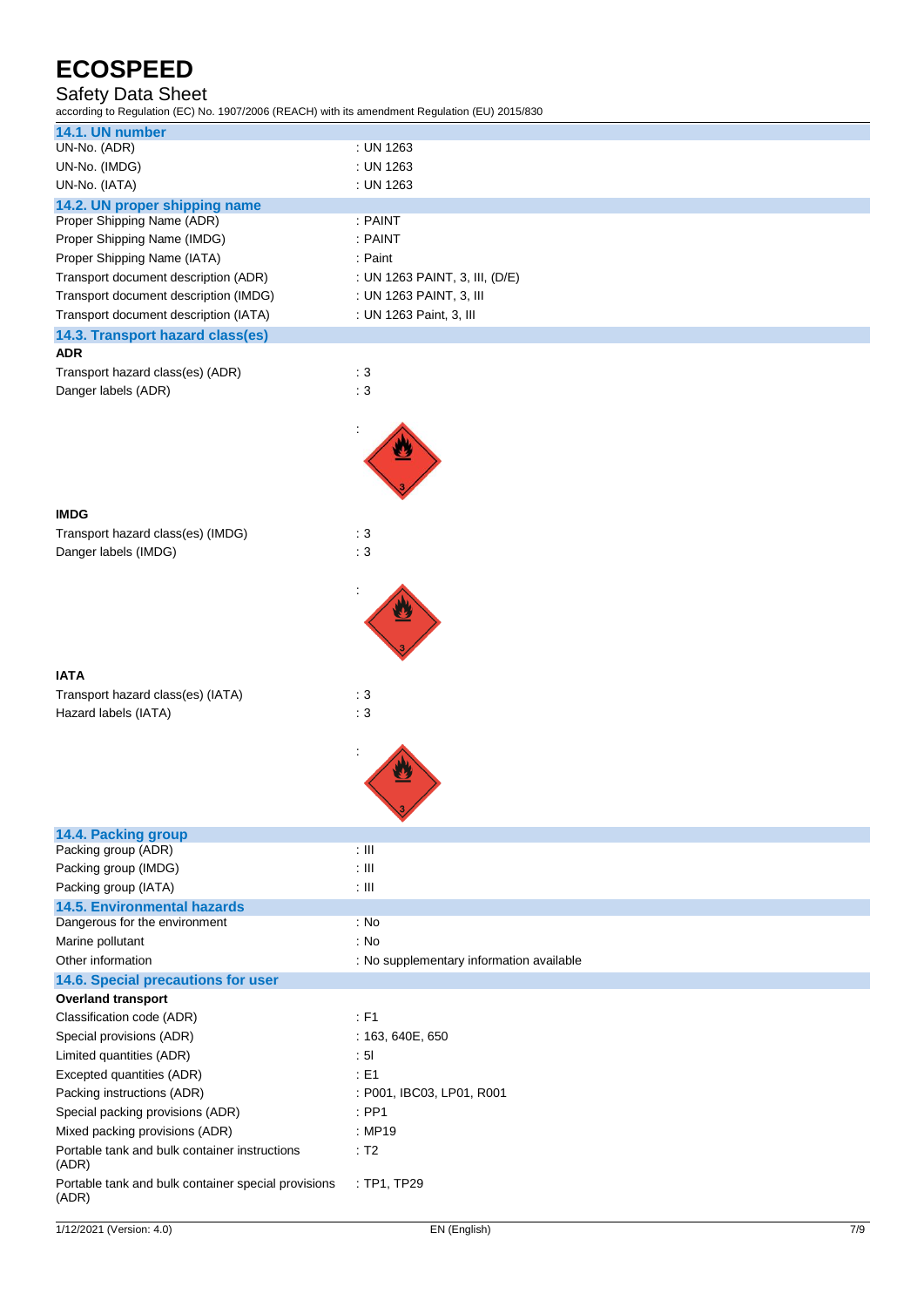## Safety Data Sheet

according to Regulation (EC) No. 1907/2006 (REACH) with its amendment Regulation (EU) 2015/830

| Tank code (ADR)                                   | : LGBF             |
|---------------------------------------------------|--------------------|
| Vehicle for tank carriage                         | $:$ FL             |
| Transport category (ADR)                          | :3                 |
| Special provisions for carriage - Packages (ADR)  | : V12              |
| Special provisions for carriage - Operation (ADR) | $:$ S <sub>2</sub> |
| Hazard identification number (Kemler No.)         | :30                |
| Orange plates                                     | <b>30</b><br>1263  |
| Tunnel restriction code (ADR)                     | : D/E              |
| EAC code                                          | : 3YE              |
| <b>Transport by sea</b>                           |                    |
| Special provisions (IMDG)                         | : 163, 223, 955    |
| Limited quantities (IMDG)                         | :5L                |
| Excepted quantities (IMDG)                        | : E1               |
| Packing instructions (IMDG)                       | : P001, LP01       |
| Special packing provisions (IMDG)                 | $:$ PP1            |
| IBC packing instructions (IMDG)                   | : IBC03            |
| Tank instructions (IMDG)                          | : T2               |
| Tank special provisions (IMDG)                    | : TP1, TP29        |
| EmS-No. (Fire)                                    | $:$ F-E            |
| EmS-No. (Spillage)                                | $: S-E$            |
| Stowage category (IMDG)                           | : A                |
| Air transport                                     |                    |
| PCA Excepted quantities (IATA)                    | : E1               |
| PCA Limited quantities (IATA)                     | : Y344             |
| PCA limited quantity max net quantity (IATA)      | :10L               |
| PCA packing instructions (IATA)                   | :355               |
| PCA max net quantity (IATA)                       | :60L               |
| CAO packing instructions (IATA)                   | : 366              |
| CAO max net quantity (IATA)                       | : 220L             |
| Special provisions (IATA)                         | : A3, A72, A192    |
| ERG code (IATA)                                   | : 3L               |

**14.7. Transport in bulk according to Annex II of Marpol and the IBC Code** Not applicable

### **SECTION 15: Regulatory information**

**15.1. Safety, health and environmental regulations/legislation specific for the substance or mixture**

### **15.1.1. EU-Regulations**

Contains no REACH substances with Annex XVII restrictions

Contains no substance on the REACH candidate list

Contains no REACH Annex XIV substances

Contains no substance subject to REGULATION (EU) No 649/2012 OF THE EUROPEAN PARLIAMENT AND OF THE COUNCIL of 4 July 2012 concerning the export and import of hazardous chemicals.

Substance(s) are not subject to Regulation (EC) No 850/2004 of the European Parliament and of the Council of 29 April 2004 on persistent organic pollutants and amending Directive 79/117/EEC.

| VOC content                                                   | : ≈ 240 a/l                                                                                               |
|---------------------------------------------------------------|-----------------------------------------------------------------------------------------------------------|
| Other information, restriction and prohibition<br>regulations | : Substance of very high concern (SVHC): None of the components are listed (EEE Directive<br>2011/65/EU). |
| <b>AE A.O. Metianal required and</b>                          |                                                                                                           |

#### **15.1.2. National regulations**

No additional information available

**15.2. Chemical safety assessment**

No chemical safety assessment has been carried out